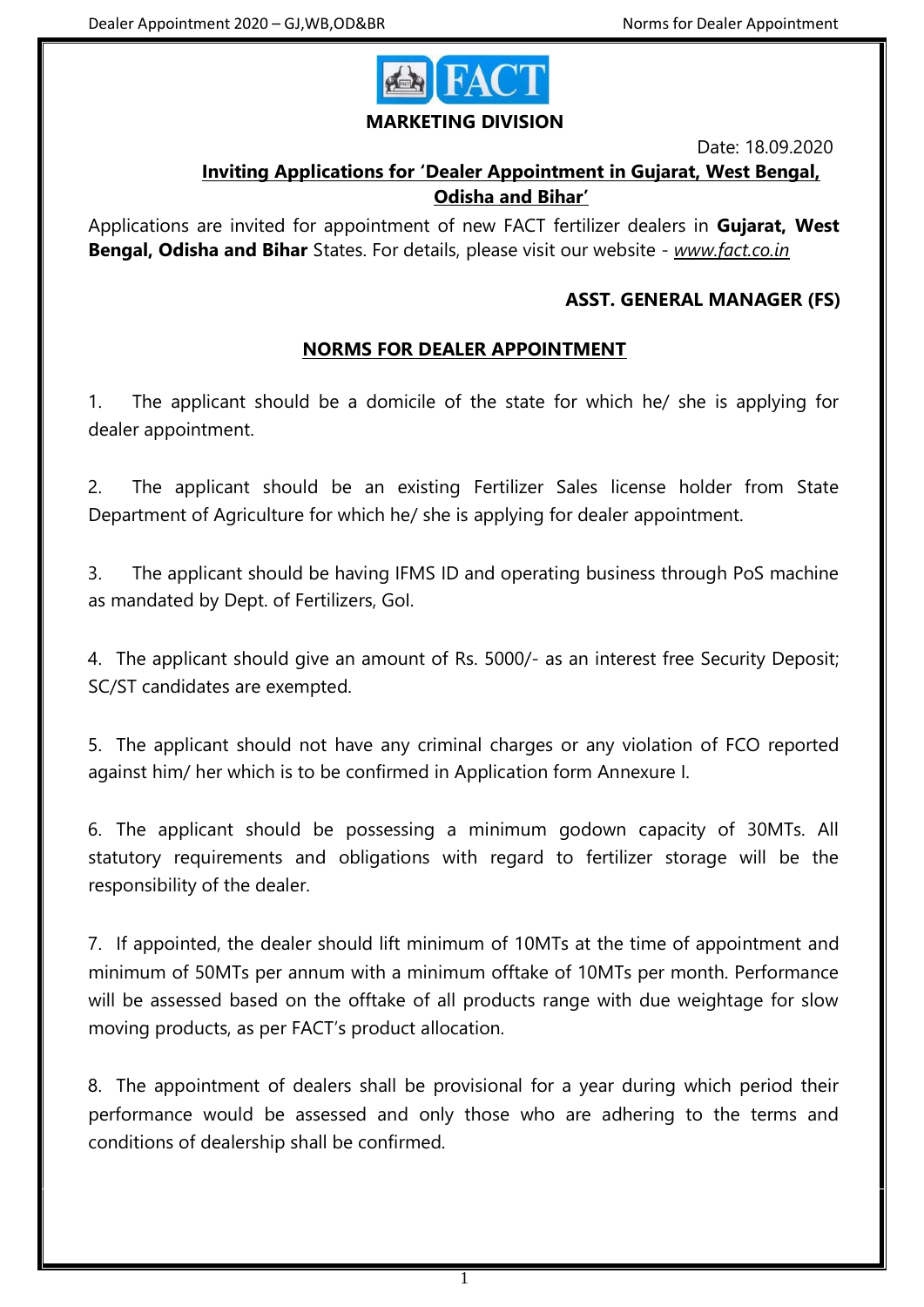9. Once appointed as FACT Dealer, it is at the discretion of the Management to attach/ detach to/from any ASC/SPD/Agency. Dealer shall draw FACT products only from FACT ASC/SPD/Agency to which he/she/firm will be attached and that dealer should pay the company the Dealer price and sales shall be done at prices not exceeding MRPs fixed by FACT.

10. Dealer shall undertake necessary arrangements for making e-payments as FACT receives payments for fertilizers through NEFT/ RTGS/ e-payment to FACT'S designated bank accounts.

11. The above terms are not exhaustive. They are only illustrative in nature and the selected dealer is required to execute an agreement with FACT containing other terms which shall be made available prior to appointment.

12. All instructions in the agreement should be adhered to in letter and spirit.

13. The interested parties may send dealership application (Application forms and further details shall be furnished in FACT website *[www.fact.co.in](http://www.fact.co.in/)* ) to the following addresses:

## **GUJARAT STATE**

THE DY. MANAGER- GUJARAT, FACT LTD., GUEST HOUSE,11, MEHERABAD, BHULABHAI DESAI ROAD, MUMBAI-400-026 Ph: 022-25228526 MOB: +91-80808-96467 E-MAIL: [marketing.gj@factltd.com](mailto:marketing.gj@factltd.com)

#### **WEST BENGAL, ORISSA & BIHAR STATES**

THE SR. MANAGER, FACT LTD., C/o M/s HIL (INDIA) LTD., #6, GANESH CHANDRA AVENUE, 4TH FLOOR, BENGAL CHEMMICALS BUILDING, KOLKATA- 700 013 MOB: +91 96454 10392 E-MAIL: [marketing.wb@factltd.com/](mailto:marketing.wb@factltd.com/) marketing.od@factltd.com

14. Dealer should arrange for all the below mentioned documents (Both original and duplicate) at the time of visit of FACT staff:

| Srl.           |                                        | Document to be issued by         |
|----------------|----------------------------------------|----------------------------------|
| No.            | <b>Document</b>                        |                                  |
|                | Fertilizer license                     | State Dept. of Agriculture       |
| $\overline{2}$ | <b>Bank Reference Letter</b>           | <b>Bank Authority</b>            |
| $\overline{3}$ | Caste certificate (if SC/ST)           | <b>Competent Authority</b>       |
| $\overline{4}$ | <b>Local Standing Certificate</b>      | AO/VAO/any public representative |
| 5              | Resolution (if Co- operative firm)     | <b>Competent Authority</b>       |
| 6              | Partnership deed (If partnership firm) | Notary                           |
|                | GST registration certificate           | <b>Competent Authority</b>       |

The applicant will be informed in advance of FACT staff visit.